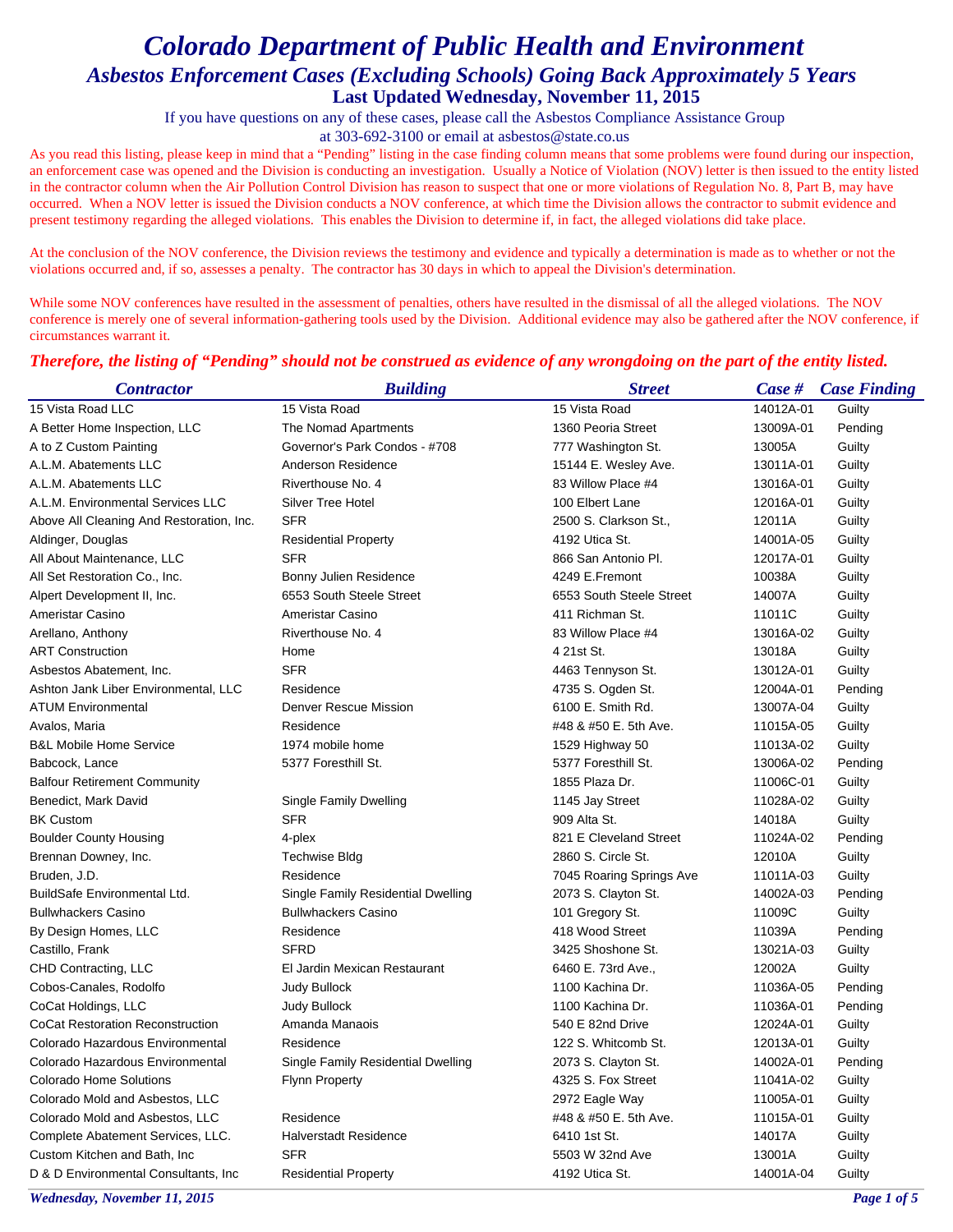If you have questions on any of these cases, please call the Asbestos Compliance Assistance Group

at 303-692-3100 or email at asbestos@state.co.us

As you read this listing, please keep in mind that a "Pending" listing in the case finding column means that some problems were found during our inspection, an enforcement case was opened and the Division is conducting an investigation. Usually a Notice of Violation (NOV) letter is then issued to the entity listed in the contractor column when the Air Pollution Control Division has reason to suspect that one or more violations of Regulation No. 8, Part B, may have occurred. When a NOV letter is issued the Division conducts a NOV conference, at which time the Division allows the contractor to submit evidence and present testimony regarding the alleged violations. This enables the Division to determine if, in fact, the alleged violations did take place.

At the conclusion of the NOV conference, the Division reviews the testimony and evidence and typically a determination is made as to whether or not the violations occurred and, if so, assesses a penalty. The contractor has 30 days in which to appeal the Division's determination.

While some NOV conferences have resulted in the assessment of penalties, others have resulted in the dismissal of all the alleged violations. The NOV conference is merely one of several information-gathering tools used by the Division. Additional evidence may also be gathered after the NOV conference, if circumstances warrant it.

### *Therefore, the listing of "Pending" should not be construed as evidence of any wrongdoing on the part of the entity listed.*

| <b>Contractor</b>                        | <b>Building</b>                    | <b>Street</b>                  |           | <b>Case #</b> Case Finding |
|------------------------------------------|------------------------------------|--------------------------------|-----------|----------------------------|
| D & K Works                              | <b>SFRD</b>                        | 3425 Shoshone St.              | 13021A-01 | Guilty                     |
| D & K Works                              | <b>SFRD</b>                        | 945 Olive St.                  | 15006A-01 | Pending                    |
| D & K Works LLC                          | <b>SFRD</b>                        | 113 N 9th Ave                  | 15009A    | Pending                    |
| Danhauer, Mark                           | Residence                          | #48 & #50 E. 5th Ave.          | 11015A-02 | Guilty                     |
| DellaRusso, Mark                         |                                    | 112 S. Elati St.               | 13017A-03 | Pending                    |
| Denver Merchandise Mart                  | Denver Merchandise Mart            | 451 East 58th Avenue           | 14006A    | Guilty                     |
| Deuces Wild LLC                          | 2400 Industrial Lane Suite 500     | 2400 Industrial Lane Suite 500 | 15002A-01 | Pending                    |
| Dvorak, Dennis                           | Residence                          | 4208 Crowells Mill Rd.         | 11010A-01 | Guilty                     |
| Eagle Environmental Services Corp.       | Single Family Residential Dwelling | 436 S. Pennsylvania St.        | 11037A-01 | Guilty                     |
| Enviro Cap                               |                                    | 6133 E. 88th Ave.              | 12015A-01 | Guilty                     |
| Erdahl, Wade                             | Single Family Dwelling             | 1145 Jay Street                | 11028A-04 | Guilty                     |
| <b>EXDO Management</b>                   | 2400 Industrial Lane Suite 500     | 2400 Industrial Lane Suite 500 | 15002A-03 | Pending                    |
| Fahrenholtz, Travis                      |                                    | 1070 Lilac St                  | 13017A-02 | Pending                    |
| First Stage Renovations LLC              | Former 1st National Bank           | 2550 Broadway Ave.             | 11022A-02 | Pending                    |
| <b>Fowler Christian Church</b>           | Former Joshua Motors Building      | 2186 Highway 50                | 13024A    | Guilty                     |
| <b>Gallup Development</b>                | Residence                          | 3039 Wyandot Street            | 11031A    | Guilty                     |
| Gallup Development                       | Residence                          | 2948 Vallejo Street            | 11033A    | Guilty                     |
| Galvan, Carlos                           | <b>Residential House</b>           | 1016 6th Ave                   | 11021A-04 | Guilty                     |
| Garcia, Dennis                           | <b>Demolition House</b>            | 500 Picadilly Rd.              | 12025A    | Guilty                     |
| Garcia, Juan A.                          | 502 S. 1st Street                  | 502 S. 1st Street              | 11040A-02 | Pending                    |
| Gilpin Casino                            | Gilpin Casino                      | 111 Main St.                   | 11007C    | Guilty                     |
| Gomez, Louis R.A.                        |                                    | 6133 E. 88th Ave.              | 12015A-02 | Guilty                     |
| Gomez, Pete                              | Residence                          | 7045 Roaring Springs Ave       | 11011A-02 | Guilty                     |
| Gordon, Edward W.                        | Old Bar                            | 26278 Highway 96               | 11006A-05 | Pending                    |
| Gorney, John                             | Veltkamp                           | 1325 31st                      | 13010A-03 | Guilty                     |
| Gravil, James and Rochelle               | <b>Mobile Homes</b>                | 29555 Mid Jones Road           | 12007A    | Pending                    |
| Grosskoph, Chris                         | <b>Denver Rescue Mission</b>       | 6100 E. Smith Rd.              | 13007A-02 | Guilty                     |
| Guel, J. Cruz                            | Judy Bullock                       | 1100 Kachina Dr.               | 11036A-06 | Pending                    |
| Guerro-Figeroa, Rafael                   | Penn Towers                        | 1045 Pennsylvania St.          | 13022A-03 | Guilty                     |
| Gutierrez-Montes, Juan                   | Single Family Residence            | 1776 Gore Creek Dr.            | 11017A-03 | Guilty                     |
| <b>Hazardous Remediation Services</b>    | Residential                        | 1720 Evelyn Ct.                | 13003A-01 | Guilty                     |
| Hazlett, Mark S                          | <b>Apartment Complex</b>           | 6640 Dublin Loop W             | 11038A-02 | Guilty                     |
| Hernandez, Frank                         | Single Family Residential Dwelling | 9423 Lowell Blvd.              | 14002A-07 | Pending                    |
| Holzhauer, John                          | <b>Flynn Property</b>              | 4325 S. Fox Street             | 11041A-03 | Guilty                     |
| HomeSpec of Colorado, Inc.               |                                    | 2443 S. University Blvd        | 12022A-01 | Guilty                     |
| Intermountain Appliance                  | Intermountain Appliance            | 395 School St.                 | 11017C    | Guilty                     |
| <b>Isle Casino Hotel</b>                 | <b>Isle Casino Hotel</b>           | 401 Main St.                   | 11014C    | Guilty                     |
| James Duran, dba Tri-State Environmental | Summit View Village Apartments     | 17626 W. 14th Ave.             | 12021A-01 | Pending                    |
| Jauregui, Timothy                        | Jarrow Montessori School           | 3900 Orange Court              | 11009A-02 | Guilty                     |
| Joe Schumacher                           | Old House and shop                 | 6863 Weld County Road 60       | 13014A    | Guilty                     |
| Josephine Construction, LLC              | Demo House                         | 8461 Franklin St.              | 12019A-01 | Guilty                     |
| Koepke, Timothy                          | Residence                          | 27 Laurel Lane                 | 10039A-01 | Guilty                     |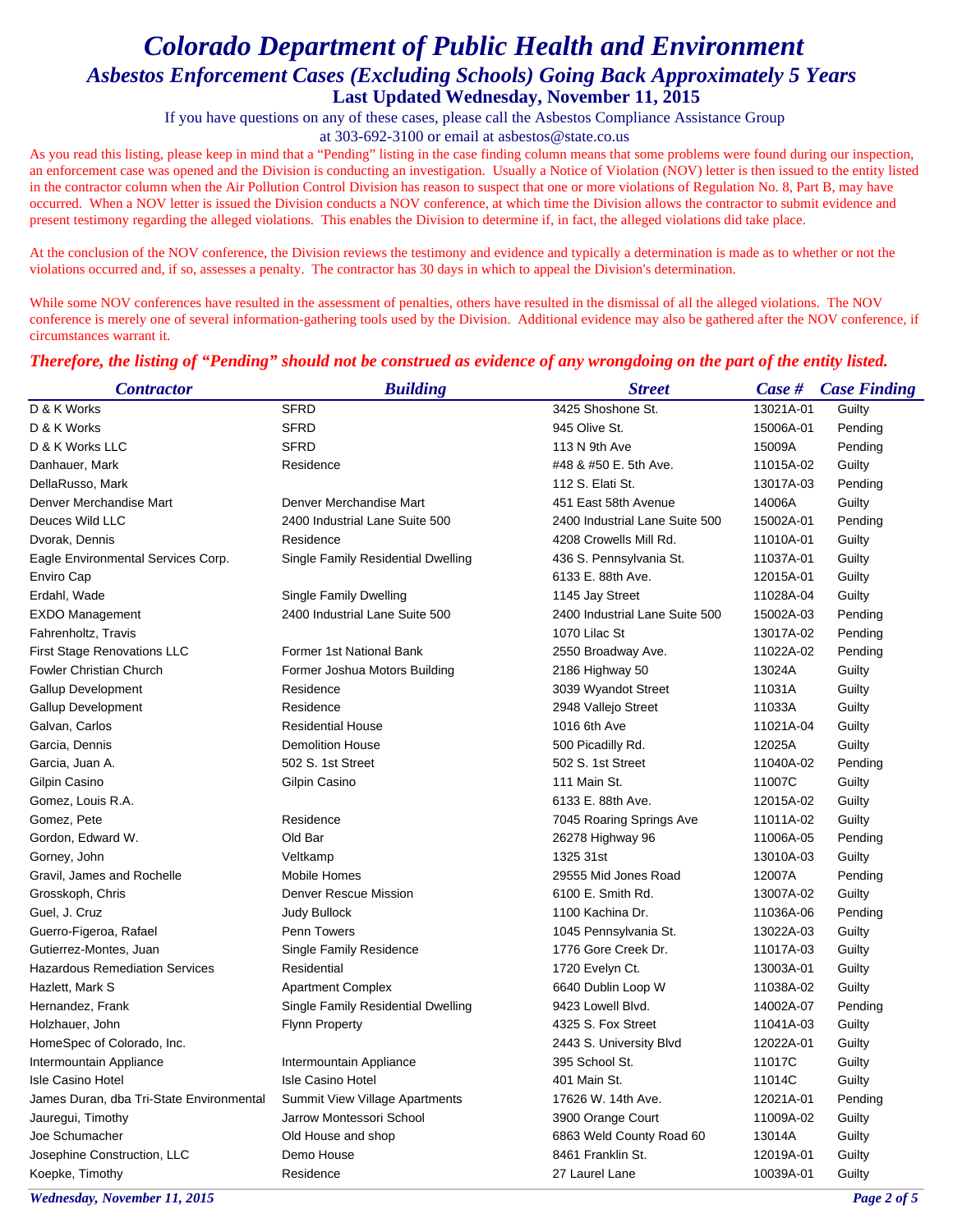If you have questions on any of these cases, please call the Asbestos Compliance Assistance Group

at 303-692-3100 or email at asbestos@state.co.us

As you read this listing, please keep in mind that a "Pending" listing in the case finding column means that some problems were found during our inspection, an enforcement case was opened and the Division is conducting an investigation. Usually a Notice of Violation (NOV) letter is then issued to the entity listed in the contractor column when the Air Pollution Control Division has reason to suspect that one or more violations of Regulation No. 8, Part B, may have occurred. When a NOV letter is issued the Division conducts a NOV conference, at which time the Division allows the contractor to submit evidence and present testimony regarding the alleged violations. This enables the Division to determine if, in fact, the alleged violations did take place.

At the conclusion of the NOV conference, the Division reviews the testimony and evidence and typically a determination is made as to whether or not the violations occurred and, if so, assesses a penalty. The contractor has 30 days in which to appeal the Division's determination.

While some NOV conferences have resulted in the assessment of penalties, others have resulted in the dismissal of all the alleged violations. The NOV conference is merely one of several information-gathering tools used by the Division. Additional evidence may also be gathered after the NOV conference, if circumstances warrant it.

| <b>Contractor</b>                      | <b>Building</b>                       | <b>Street</b>                 |           | <b>Case # Case Finding</b> |
|----------------------------------------|---------------------------------------|-------------------------------|-----------|----------------------------|
| Kreuscher, Richard                     | <b>Silver Tree Hotel</b>              | 100 Elbert Lane               | 12016A-04 | Guilty                     |
| Lady Luck Hotel                        | Lady Luck Hotel                       | 333 Main St.                  | 11010C    | Guilty                     |
| Lawrence, Dan                          | <b>Summit View Village Apartments</b> | 17626 W. 14th Ave.            | 12021A-04 | Pending                    |
| Local Customs LLC                      | <b>Brooks Towers</b>                  | 1020 15th St.                 | 13017A-01 | Pending                    |
| Lodge Casino                           | Lodge Casino                          | 240 Main St.                  | 11013C    | Guilty                     |
| Lopez, Emilio                          | House                                 | 1321 N. Circle Dr.            | 10044A-03 | Pending                    |
| Lopez, Emilio                          | Old Bar                               | 26278 Highway 96              | 11006A-03 | Pending                    |
| Lopez, Emilio                          | Residence                             | 4208 Crowells Mill Rd.        | 11010A-05 | Guilty                     |
| Lopez, Iginio G.                       | Las Tres Margaritas                   | 5304 Vance St                 | 11027A-02 | Guilty                     |
| Lopez, Iginio G.                       | <b>SFRD</b>                           | 3425 Shoshone St.             | 13021A-02 | Guilty                     |
| Lopez, Iginio G.                       | <b>SFRD</b>                           | 945 Olive St.                 | 15006A-02 | Pending                    |
| Lopez, Mauricio                        | Mundschau Residence                   | 436 South Pennsylvania Street | 11037A-05 | Pending                    |
| Lujan, Leonard                         | Jarrow Montessori School              | 3900 Orange Court             | 11009A-04 | Guilty                     |
| Macias, Cesar                          | <b>Judy Bullock</b>                   | 1100 Kachina Dr.              | 11036A-02 | Pending                    |
| Macias-Moran, Miguel                   | Judy Bullock                          | 1100 Kachina Dr.              | 11036A-03 | Pending                    |
| Manzanares, Gary M.                    | Single Family Dwelling                | 1145 Jay Street               | 11028A-03 | Guilty                     |
| Maples, Michael and Laurice            | SFR                                   | 866 San Antonio Pl.           | 12017A-02 | Guilty                     |
| Maria, Lara                            | <b>SFR</b>                            | 1682 S. Ogden St.             | 13025A-02 | Guilty                     |
| Martinez, Barney                       | Single Family Dwelling                | 1145 Jay Street               | 11028A-05 | Guilty                     |
| Metro Environmental Consultants, Inc.  | <b>Residential House</b>              | 1016 6th Ave                  | 11021A-01 | Guilty                     |
| Meza, Renan                            | Residence                             | #48 & #50 E. 5th Ave.         | 11015A-03 | Guilty                     |
| Miskimon, Donald                       | <b>Denver Rescue Mission</b>          | 6100 E. Smith Rd.             | 13007A-03 | Guilty                     |
| Mota, Alberto Jesus                    | <b>SFR</b>                            | 4463 Tennyson St.             | 13012A-02 | Guilty                     |
| Nichols, David                         |                                       | 2443 S. University Blvd.      | 12022A-02 | Guilty                     |
| Noriega, Juan                          | Single Family Residence               | 1776 Gore Creek Dr.           | 11017A-02 | Guilty                     |
| Occupational Health Technologies, Inc. | House                                 | 915 E. Cimarron               | 13015A-03 | Pending                    |
| On Top Asbestos Removal, Inc.          | Veltkamp                              | 1325 31st                     | 13010A-01 | Guilty                     |
| Orozco, Saul                           | Residential                           | 1720 Evelyn Ct.               | 13003A-03 | Guilty                     |
| Pacifico, Steve                        | DeDe Berry Residence                  | 2270 Hudson Street            | 12001A-02 | Guilty                     |
| Paco's General Construction            | Duplex                                | 604 1/2 Colorado St.          | 11019A-02 | Guilty                     |
| Padilla, Sergio                        | Single Family Residential Dwelling    | 3160 W. Bayaud Ave            | 11014A-02 | Guilty                     |
| Perez, Gerber Jose                     | Single Family Residence               | 1776 Gore Creek Dr.           | 11017A-04 | Guilty                     |
| Place, Travis                          | <b>Silver Tree Hotel</b>              | 100 Elbert Lane               | 12016A-02 | Guilty                     |
| Powers Environmental, LLC              | Residential                           | 5708 Red Onion Way            | 11029A-01 | Guilty                     |
| Powers Environmental, LLC              | Residential                           | 7515 Chirgiton Dr.            | 11030A-01 | Guilty                     |
| Powers Environmental, LLC              | Residential                           | 4473 Pikes Peak Ave.          | 11035A-01 | Guilty                     |
| Precision PM, LLC.                     | 5685 West 25th Avenue                 | 5685 West 25th Avenue         | 14009A    | Guilty                     |
| Prieto-Rodriguez, Joaquin              | Residential                           | 1720 Evelyn Ct.               | 13003A-02 | Guilty                     |
| Princeton Investments, LLC             | <b>Kit Carson Apartments</b>          | 568 Marquette Drive           | 13019A-01 | Guilty                     |
| Ralston, Richard                       | House                                 | 915 E. Cimarron               | 13015A-04 | Pending                    |
| Ramirez, Che                           | Residence                             | 122 S. Whitcomb St.           | 12013A-02 | Guilty                     |
| Ramirez, Marco                         | residence                             | 29 Sandra Lane                | 11012A-03 | Guilty                     |

#### *Therefore, the listing of "Pending" should not be construed as evidence of any wrongdoing on the part of the entity listed.*

*Wednesday, November 11, 2015 Page 3 of 5*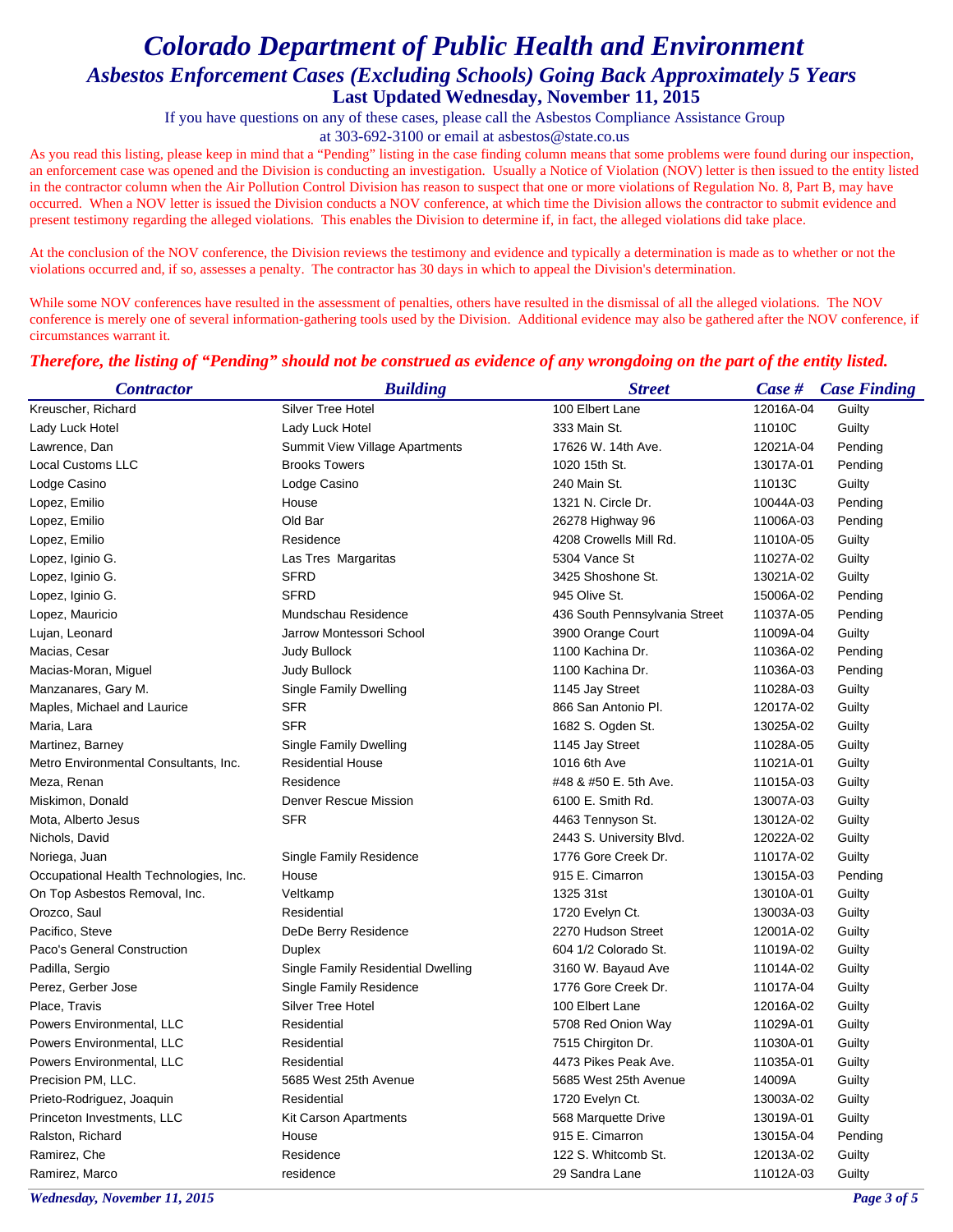If you have questions on any of these cases, please call the Asbestos Compliance Assistance Group

at 303-692-3100 or email at asbestos@state.co.us

As you read this listing, please keep in mind that a "Pending" listing in the case finding column means that some problems were found during our inspection, an enforcement case was opened and the Division is conducting an investigation. Usually a Notice of Violation (NOV) letter is then issued to the entity listed in the contractor column when the Air Pollution Control Division has reason to suspect that one or more violations of Regulation No. 8, Part B, may have occurred. When a NOV letter is issued the Division conducts a NOV conference, at which time the Division allows the contractor to submit evidence and present testimony regarding the alleged violations. This enables the Division to determine if, in fact, the alleged violations did take place.

At the conclusion of the NOV conference, the Division reviews the testimony and evidence and typically a determination is made as to whether or not the violations occurred and, if so, assesses a penalty. The contractor has 30 days in which to appeal the Division's determination.

While some NOV conferences have resulted in the assessment of penalties, others have resulted in the dismissal of all the alleged violations. The NOV conference is merely one of several information-gathering tools used by the Division. Additional evidence may also be gathered after the NOV conference, if circumstances warrant it.

### *Therefore, the listing of "Pending" should not be construed as evidence of any wrongdoing on the part of the entity listed.*

| <b>Contractor</b>                    | <b>Building</b>                     | <b>Street</b>           | Case #    | <b>Case Finding</b> |
|--------------------------------------|-------------------------------------|-------------------------|-----------|---------------------|
| Rangel, Miguel                       | Jarrow Montessori School            | 3900 Orange Court       | 11009A-03 | Guilty              |
| Refine Asbestos, Inc.                | House                               | 1321 N. Circle Dr.      | 10044A-01 | Pending             |
| Refine Asbestos, Inc.                | Old Bar                             | 26278 Highway 96        | 11006A-01 | Pending             |
| Refine Asbestos, Inc.                | Residence                           | 4208 Crowells Mill Rd.  | 11010A-03 | Guilty              |
| Refine Asbestos, Inc.                | House                               | 915 E. Cimarron         | 13015A-01 | Pending             |
| Remodeling Specialists, LLC          | Penn Towers                         | 1045 Pennsylvania St.   | 13022A-01 | Guilty              |
| <b>Restoration Abatement LLC</b>     | <b>Single Family Residence</b>      | 2537 W. 55th Ave.       | 14016A-01 | Pending             |
| Rivera, Debra                        | House                               | 1321 N. Circle Dr.      | 10044A-04 | Pending             |
| Rivera, Debra                        | Residence                           | 4208 Crowells Mill Rd.  | 11010A-04 | Guilty              |
| Riviera Casino                       | Riviera Casino                      | 444 Main St.            | 11012C    | Guilty              |
| Robles-Garcia, Juan                  | 502 S. 1st Street                   | 502 S. 1st Street       | 11040A-01 | Pending             |
| Rock Solid Builders, LLC             | 3818 Everett St.                    | 3818 Everett St.        | 12026A    | Pending             |
| Rocky Mountain Abatement, Inc.       | Single Family Residence             | 1776 Gore Creek Dr.     | 11017A-01 | Guilty              |
| Rocky Mountain Environmental, Inc.   | <b>SFR</b>                          | 1682 S. Ogden St.       | 13025A-01 | Guilty              |
| Rodriguez, Nabor                     | Old Bar                             | 26278 Highway 96        | 11006A-02 | Pending             |
| Rodriguez, Nabor                     | Residence                           | 4208 Crowells Mill Rd.  | 11010A-06 | Guilty              |
| Rodriguez, Nabor                     | House                               | 915 E. Cimarron         | 13015A-02 | Pending             |
| Rowe, Guy                            | Old Bar                             | 26278 Highway 96        | 11006A-04 | Pending             |
| Rowe, Guy                            | Residence                           | 4208 Crowells Mill Rd.  | 11010A-07 | Guilty              |
| Sanchez, Jesus E                     | <b>Residential House</b>            | 1016 6th Ave            | 11021A-06 | Guilty              |
| Sanchez, Jesus E                     | Amanda Manaois                      | 540 E 82nd Drive        | 12024A-02 | Guilty              |
| Sanchez, Julio                       | <b>Residential House</b>            | 1016 6th Ave            | 11021A-02 | Guilty              |
| Sanchez, Pablo                       | <b>Residential House</b>            | 1016 6th Ave            | 11021A-03 | Guilty              |
| Serna, Jason                         | residence                           | 29 Sandra Lane          | 11012A-02 | Pending             |
| ServiceMaster Clean                  | <b>SFR</b>                          | 2840 S. Yates           | 12003A    | Pending             |
| Shrum's Automotive Inc               | Shrum's Automotive Inc              | 1851 I-70 Business Loop | 11016C    | Guilty              |
| <b>SJR Environmental Consulting</b>  | Summit View Village Apartments      | 17626 W. 14th Ave.      | 12021A-03 | Pending             |
| Soutsos, Matina                      | <b>SFR</b>                          | 4461 S. Washington St.  | 12012A    | Guilty              |
| Soutsos, Matina                      | 5377 Foresthill St.                 | 5377 Foresthill St.     | 13006A-01 | Pending             |
| Steve Yi                             | <b>BBB</b> Mart                     | 10100 E. Colfax Ave     | 15007A    | Pending             |
| StinkInc                             | Single Family Dwelling              | 1145 Jay Street         | 11028A-01 | Guilty              |
| Sytten, Robert                       | <b>Balfour Retirement Community</b> | 1855 Plaza Dr.          | 11006C-02 | Guilty              |
| The Muhl Company, Inc.               | 1211 West Pikes Peak                | 1211 West Pikes Peak    | 12018A    | Guilty              |
| The Muhl Company, LLC                | House                               | 1207 W. Pikes Peak Ave. | 13013A    | Pending             |
| Thiel, Edward                        | <b>Kit Carson Apartments</b>        | 568 Marquette Drive     | 13019A-02 | Guilty              |
| Thornton, Glenn                      | Residence                           | 4208 Crowells Mill Rd.  | 11010A-02 | Guilty              |
| Torres, Rafael                       | <b>Penn Towers</b>                  | 1045 Pennsylvania St.   | 13022A-02 | Guilty              |
| <b>Tullio Environmental Services</b> | <b>Demolition House</b>             | 4231 Stuart St.         | 12023A-01 | Guilty              |
| Tullio, Robert                       | Demo House                          | 4231 Stuart St.         | 12023A-02 | Guilty              |
| Up Above Builders                    | 10875 Linda Vista Drive             | 10875 Linda Vista Drive | 14010A    | Guilty              |
| Valdez, Ronald                       | Residential                         | 5708 Red Onion Way      | 11029A-02 | Guilty              |
| Valdez, Ronald                       | Residential                         | 7515 Chirgiton Dr.      | 11030A-02 | Guilty              |

*Wednesday, November 11, 2015 Page 4 of 5*